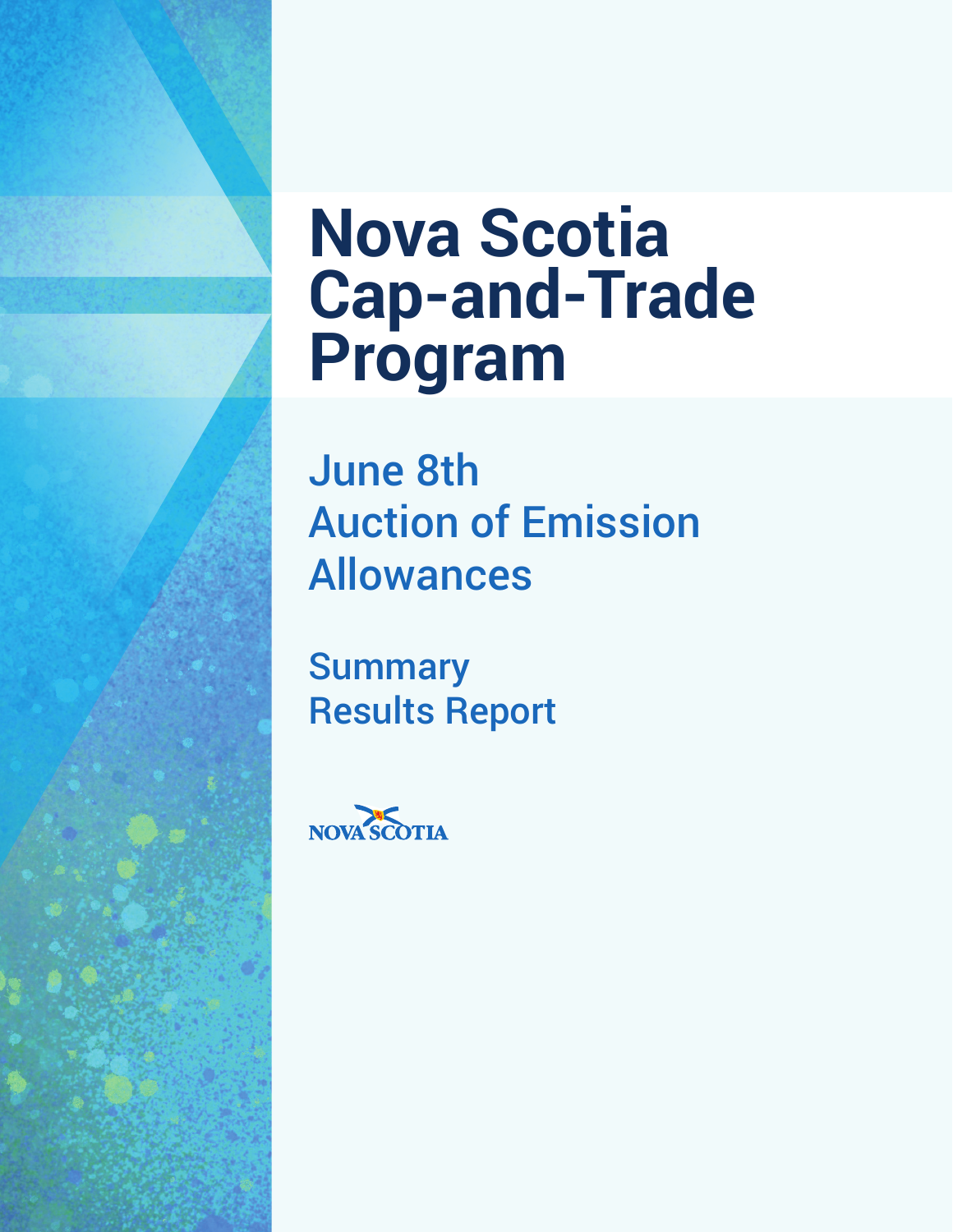## **Nova Scotia Cap-and-Trade Program**

## **June 8'th Auction of Emission Allowances**

### **Summary Results Report**

#### **Background**

Nova Scotia Environment and Climate Change held the June 2022 Auction of Emission Allowances on June 8th, 2022. The auction included 2019, 2020, 2021 vintage allowances. The information in this report provides program transparency while also maintaining the confidentiality of individual auction participants' market positions.

Prior to the certification of the auction, Nova Scotia Environment and Climate Change and the independent Market Monitor carefully evaluated the bids and determined that the auction process and procedures complied with the requirements of the *Cap-and-Trade Program Regulations* (the Regulations). As provided below, the Market Monitor made the following determination:

The Market Monitor found the auction results to be competitive, based on the data available at the time of the auction. The Market Monitor did not find evidence of market manipulation, based on the data available at the time of the auction.

The Market Monitor found that the auction was cleared consistent with the auction clearing rules in the Regulations and appropriate economic logic. The Market Monitor confirmed the clearing price and clearing quantities by qualified bidder for the Current Auction of 2019, 2020, and 2021 current vintage allowances. The auction algorithm correctly applied requirements of the Regulations covering the bid guarantee, purchase limit and holding limits.

Auction proceeds figures are not shown in this document. The Financial Services Administrator will distribute auction proceeds to Nova Scotia Environment and Climate Change after all qualified bidder payments are received. Nova Scotia will receive auction proceeds by July 5<sup>th</sup>, 2022. Information regarding auction proceeds will also be published after the auction is finalized.

#### **Auction Results**

The first and the second tables below provide key data and information on the results of the auction. The third table provides qualified bid summary statistics from the auction. Please see Explanatory Notes after the list of qualified bidders for descriptions of all summary information.

| <b>Description of Allowances</b>                | <b>Allowances Offered</b> |
|-------------------------------------------------|---------------------------|
| Allowances offered by Nova Scotia Environment   | 816,000                   |
| and Climate Change                              |                           |
| Allowances offered by entity consignment        | 0                         |
| <b>Total allowances offered</b>                 | 816,000                   |
| <b>Description of Allowances</b>                | <b>Allowances Offered</b> |
| Allowances sold for Nova Scotia Environment and | 816,000                   |
| Climate Change                                  |                           |

*Table 1: Auction results for the June 2022 Auction*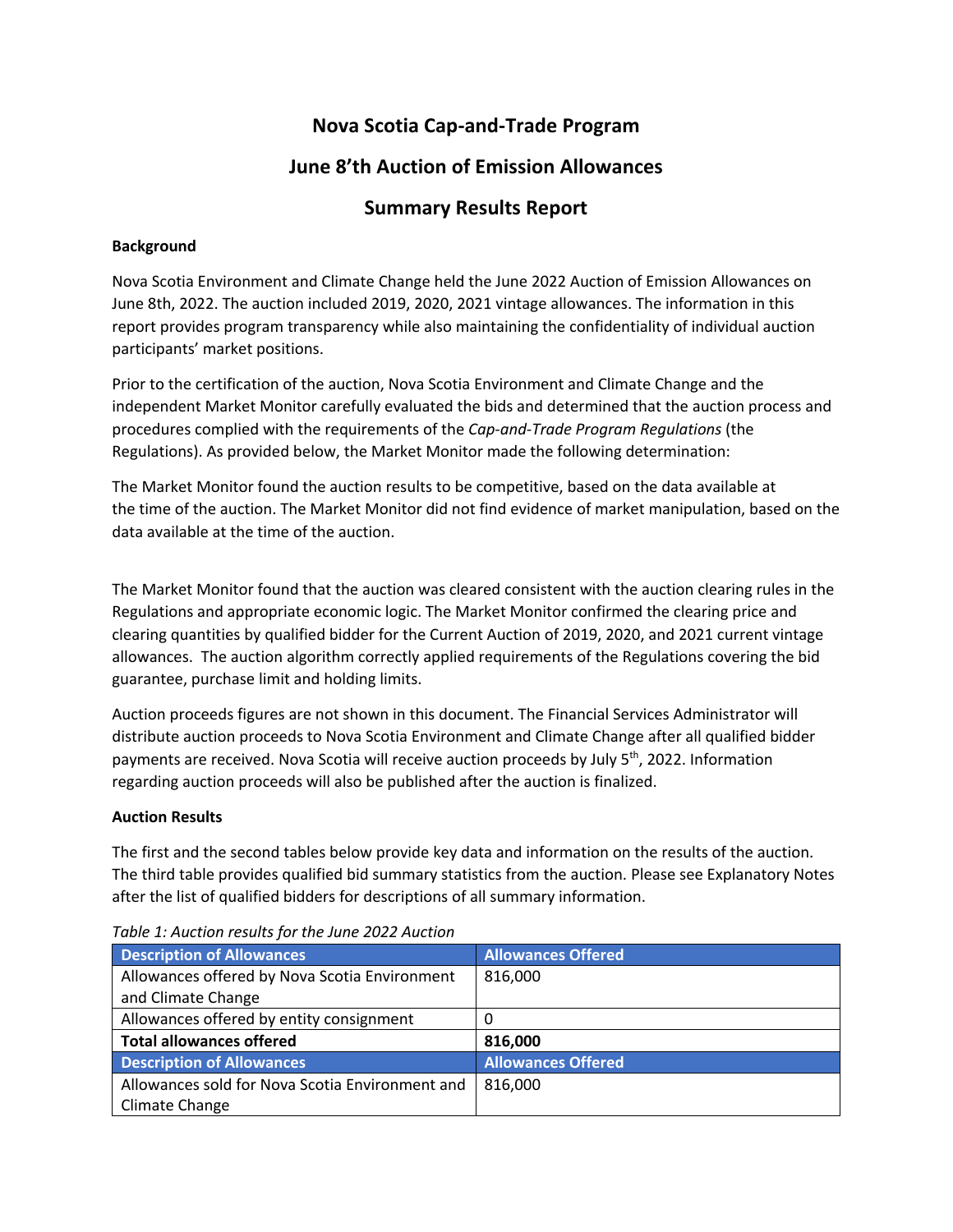| Allowances sold for entity consignment |         |
|----------------------------------------|---------|
| Total allowances sold                  | 816.000 |

*Table 2: Auction data for the June 2022 Auction*

| <b>Auction Data Description</b>                  | <b>Auction Data</b> |
|--------------------------------------------------|---------------------|
| Total Qualified Bids Divided by Total Allowances | 1.28                |
| Available for Sale                               |                     |
| Herfindahl-Hirschman Index                       | 2287                |

#### *Table 3: Qualified Bid Summary Statistics for the June 2022 Auction*

| <b>Auction Statistic Description</b> | <b>Auction Statistic</b> |
|--------------------------------------|--------------------------|
| <b>Auction Reserve Price</b>         | \$22.92                  |
| <b>Settlement Price</b>              | \$40.00                  |
| Maximum Bid Price                    | \$100.00                 |
| Minimum Bid Price                    | \$22.92                  |
| Mean Bid Price                       | \$45.81                  |
| <b>Median Bid Price</b>              | \$42.00                  |
| Median Allowance Price               | \$49.00                  |

#### **List of qualified bidders for the June 2022 Auction**

A qualified bidder is an entity that completed an auction application, submitted a financial guarantee that was accepted by the Financial Services Administrator, and was approved by Nova Scotia Environment and Climate Change to participate in the auction. Qualified bidders may or may not have participated in the auction.

*Table 4: Qualified Bidders for the June 2022 Auction*

| <b>CITSS Entity ID</b> | <b>Entity Legal Name</b>                  |
|------------------------|-------------------------------------------|
| <b>NS2859</b>          | <b>Suncor Energy Products Partnership</b> |
| <b>NS2860</b>          | Plains Midstream Canada ULC               |
| <b>NS2867</b>          | <b>Parkland Corporation</b>               |
| <b>NS2869</b>          | Heritage Gas Limited                      |
| <b>NS2870</b>          | Valero Energy Inc.                        |
| <b>NS2873</b>          | <b>Superior Plus LP</b>                   |
| <b>NS2880</b>          | Nova Scotia Power Incorporated            |
| <b>NS2881</b>          | Imperial Oil                              |
| <b>NS2882</b>          | Lafarge Canada Inc.                       |
| <b>NS2884</b>          | <b>Wilson Fuel Company Limited</b>        |
| <b>NS2892</b>          | Elbow River Marketing Ltd.                |
| <b>NS2893</b>          | Irving Oil Commercial G.P.                |
| <b>NS2894</b>          | Irving Oil Marketing G.P.                 |
| <b>NS2895</b>          | Highlands Fuel Delivery G.P.              |
| <b>NS3022</b>          | Kildair Service ULC                       |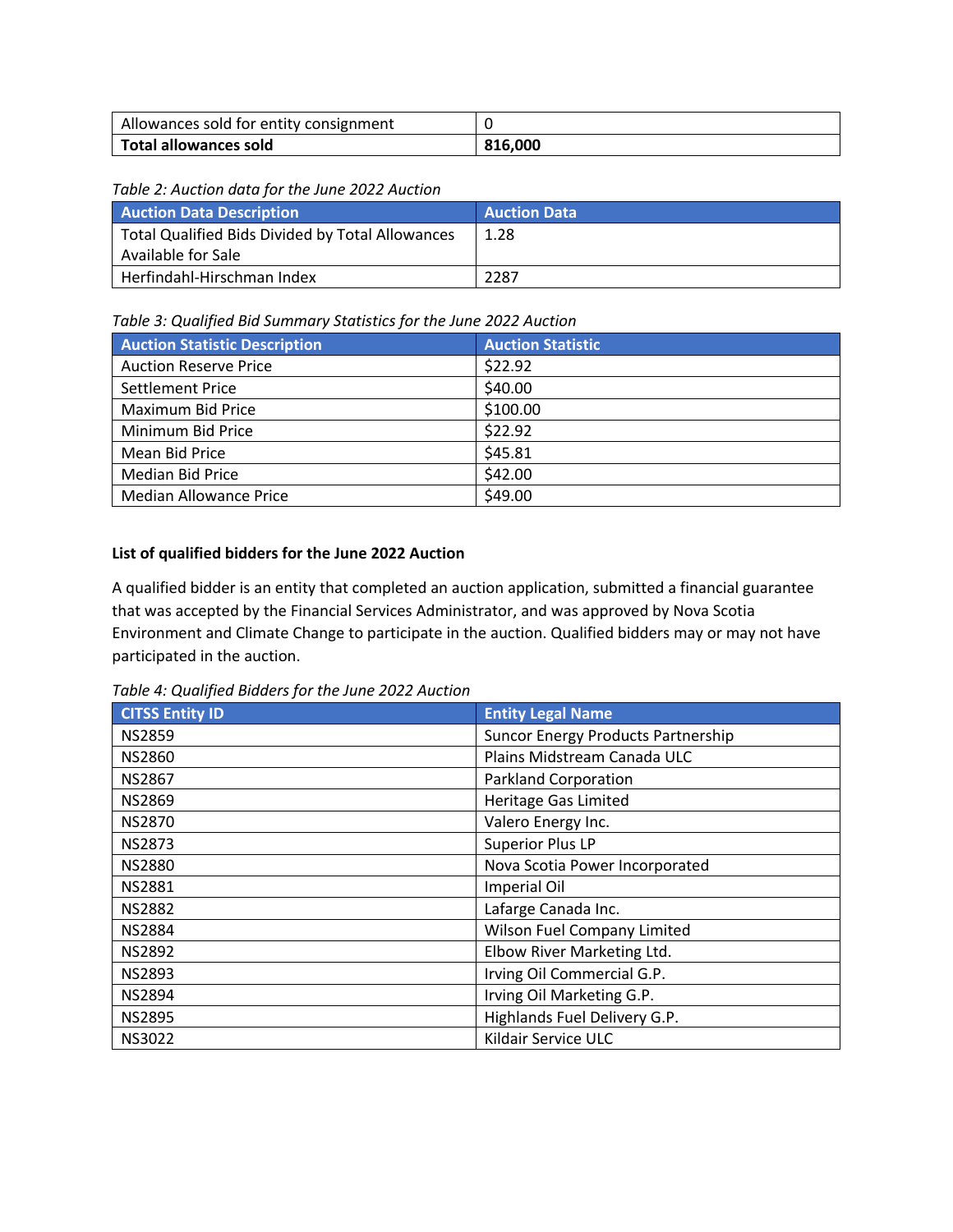## **Explanatory Notes: Qualified Bid Summary Statistics**

| <b>General Term</b>                                                            | <b>Explanation</b>                                                                                                                                                                                                                                                                                                                                                                                                                          |
|--------------------------------------------------------------------------------|---------------------------------------------------------------------------------------------------------------------------------------------------------------------------------------------------------------------------------------------------------------------------------------------------------------------------------------------------------------------------------------------------------------------------------------------|
| Total Allowances Available for Sale:                                           | Total allowances available, by vintage, for purchase in<br>the auction, including allowances offered by Nova<br>Scotia Environment and Climate Change and consigned<br>by consigning entities.                                                                                                                                                                                                                                              |
| <b>Total Allowances Sold at Auction:</b>                                       | Total allowances purchased at the auction.                                                                                                                                                                                                                                                                                                                                                                                                  |
| <b>Total Qualified Bids Divided by Total</b><br>Allowances Available for Sale: | Total number of emission allowances included in all the<br>qualified bids for the auction divided by the total<br>number of emission allowances available in the auction.                                                                                                                                                                                                                                                                   |
| Herfindahl-Hirschman Index (HHI):                                              | The HHI is a measure of the concentration of<br>allowances purchased by winning bidders relative to<br>the total sale of emission allowances in the auction. The<br>percentage of emission allowances purchased by each<br>winning bidder is squared and then summed across all<br>winning bidders. The HHI can range up to 10,000,<br>representing 100% of the emission allowances<br>purchased by a single bidder (i.e., 100x100=10,000). |
| <b>Qualified Bid Summary Statistics:</b>                                       | Statistics are calculated from all the qualified bids for<br>the auction.                                                                                                                                                                                                                                                                                                                                                                   |
| <b>Qualified Bids:</b>                                                         | The bids that remain after a qualified bidder's<br>submitted bids have been evaluated and reduced to<br>meet all bidding limitations.                                                                                                                                                                                                                                                                                                       |
| <b>Auction Reserve Price:</b>                                                  | The minimum acceptable auction bid price for emission<br>allowances.                                                                                                                                                                                                                                                                                                                                                                        |
| <b>Settlement Price:</b>                                                       | The emission allowance price that resulted from the<br>auction.                                                                                                                                                                                                                                                                                                                                                                             |
| Maximum Bid Price:                                                             | Highest qualified bid price.                                                                                                                                                                                                                                                                                                                                                                                                                |
| Minimum Bid Price:                                                             | Lowest qualified bid price.                                                                                                                                                                                                                                                                                                                                                                                                                 |
| Mean Bid Price:                                                                | Average qualified bid price calculated as the sum of the<br>qualified bid prices times the bid allowances at each<br>qualified bid price divided by the sum of all qualified bid<br>allowances.                                                                                                                                                                                                                                             |